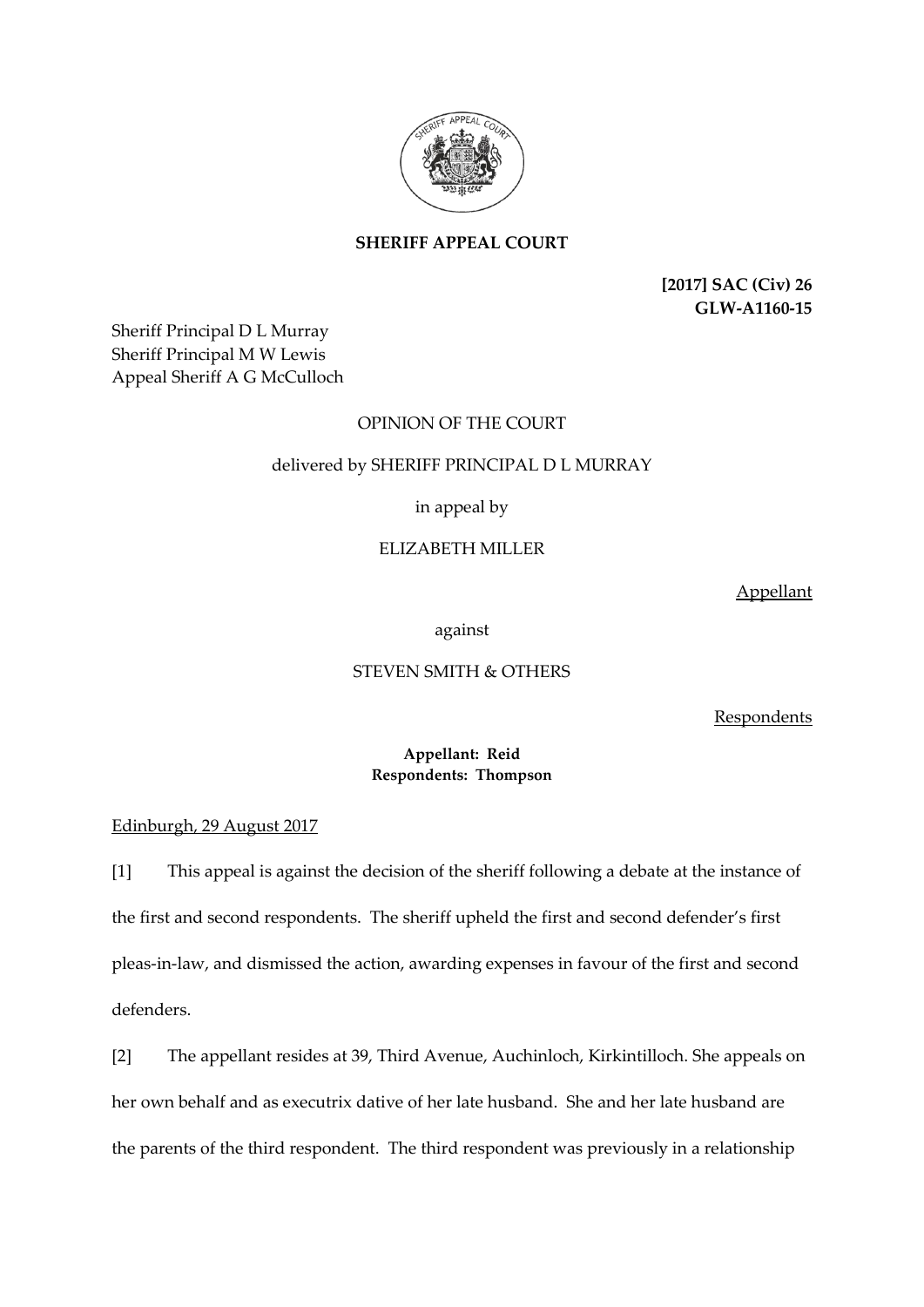with the second respondent. The fourth respondent is their daughter. The first respondent is the brother of the second respondent. The action is defended by the first and second respondents. The third and fourth respondents have not entered appearance in the proceedings

[3] It is averred by the appellant that on or around May 2004, the subjects at 39 Third Avenue, Kirkintilloch, hereinafter referred to as "the subjects", were purchased by the third respondent. The purchase price paid was £75,000. The first appellant and her late husband provided approximately £50,000 of the purchase price, which sum came from receipt of proceeds from the sale of the first appellant and her late husband's former property which was sold on or around 19 April 2001. Following the sale of that property, the first pursuer and her late husband resided at an address in Lenzie, before taking up residence in the subjects. Title to the subjects was transferred by way of a series of dispositions inter family: from the third respondent to the fourth respondent; from the fourth respondent to the second respondent; and from the second respondent to the first respondent. No consideration was paid in any of these transactions.

[4] The appellant and her late husband (until his death) had continuously occupied the subjects since their acquisition. The subjects were modified at their cost to meet their special needs. They have met the ordinary maintenance and repair expenses of the subjects, but have not been required to pay anything in the way of rent in respect of the subjects. The appellant avers that these arrangements reflect an agreement with the third respondent that she and her late husband be allowed to reside in the subjects, without payment, other than the ordinary maintenance and repair expenses, until their respective deaths and that the subjects would be held for the benefit of and in trust for their grandchildren. The appellant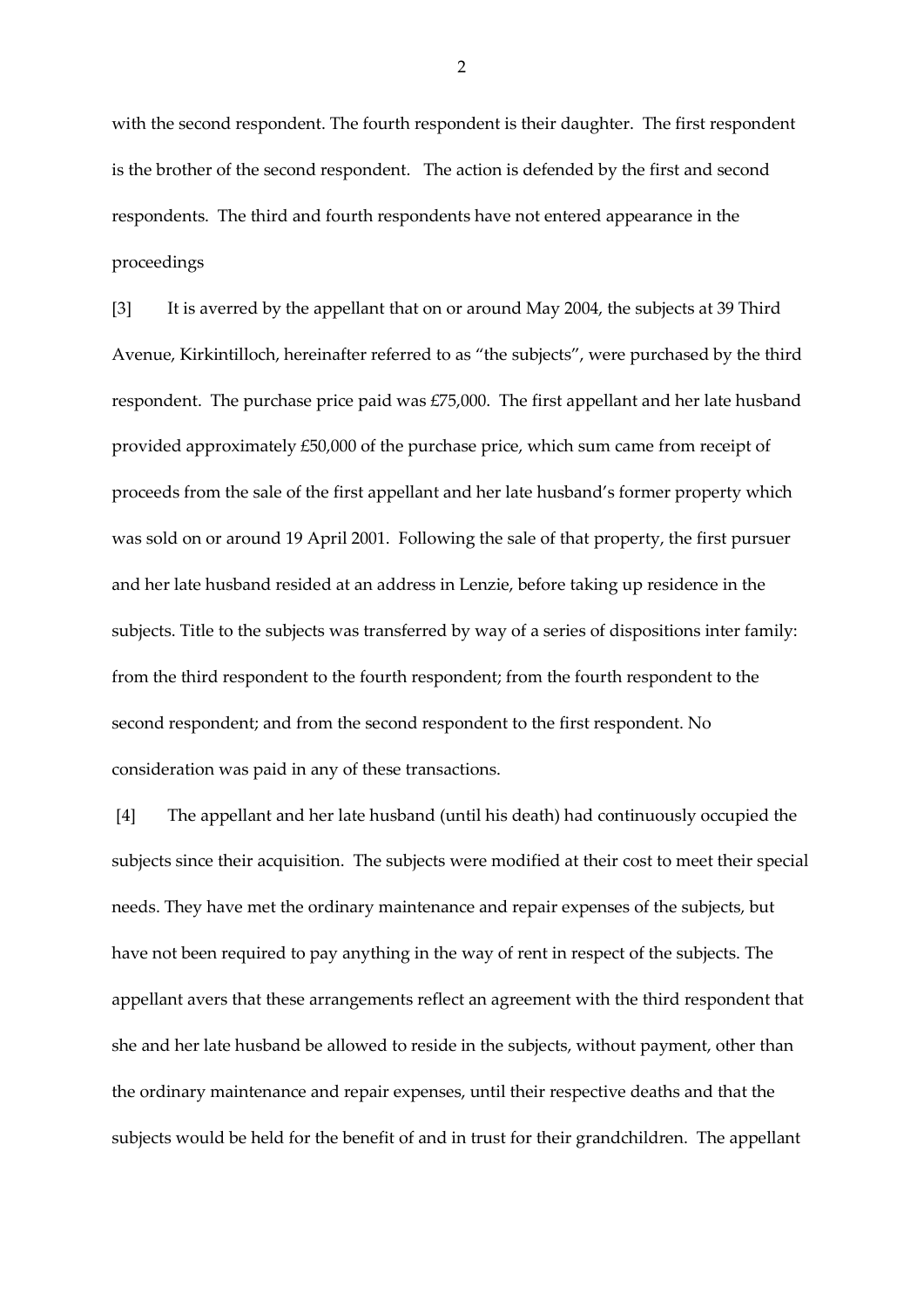categorises this agreement, as was done before the sheriff at debate, as an "improper liferent", although that phrase is not referred to in her pleadings.

[5] A separate action has been raised by the first respondent seeking recovery of possession of the subjects from the first appellant and her late husband. This action has been sisted pending the outcome of the instant action which seeks a number of declarators as well as reduction of the various dispositions.

#### **Submissions for the Appellant**

[6] The appellant invited the court to recall the interlocutor of the sheriff, to repel the first and second respondent's pleas-in-law and to appoint the case to proof. Counsel for the appellant submitted that the debate before the sheriff proceeded on a narrow point as set out in the Rule 22 notes of the first and second respondent, which are in identical terms. The sole challenge taken in these notes was:

"The pursuers seek to rely on a verbal agreement which relates to real rights in lands, being either ownership of property or possession of property. Any such agreement required to be in writing. The verbal agreement was not in writing and accordingly the agreement falls. The pursuers' case is irrelevant and bound to fail."

[7] The appellant submitted that in terms of the Rule 22 note the first and second respondents' challenge before the court was that the verbal agreement was invalid because of the absence of writing. However, at the debate a further challenge was raised by the respondents about the bare declarators sought, which followed from the analysis of the first and second respondent that as the agreement was invalid because of an absence of writing, the remedy of reduction was not available. Despite objection by the appellant, the argument extended into title and interest. These issues, which were not foreshadowed in the Rule 22 Note, appeared to have diverted the sheriff from consideration of the appellant's submission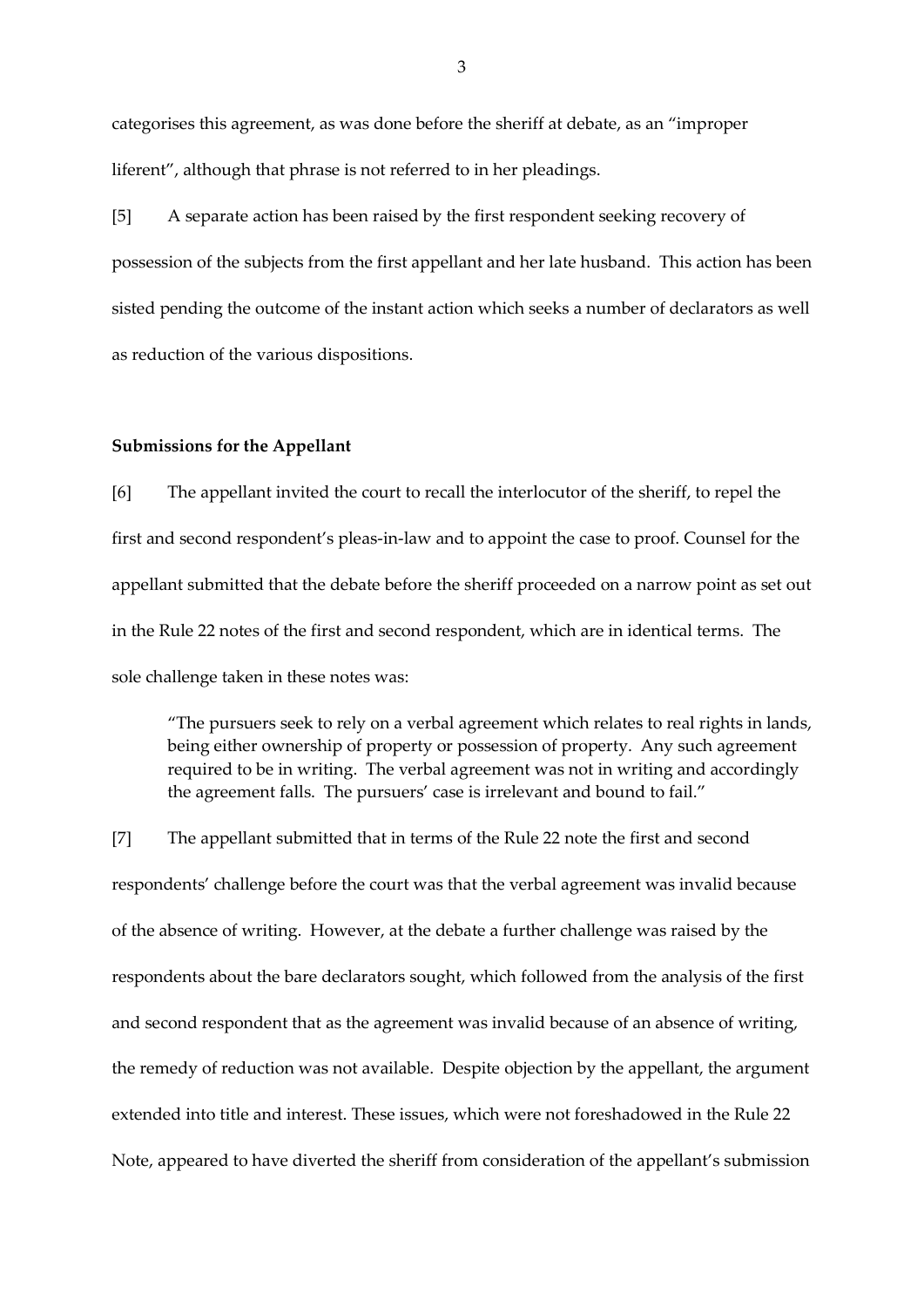that the remedy of reduction can flow from a personal right and the disponee's title where a transfer was gratuitous and also where the donee was in bad faith. It was also possible for bad faith to be maintained in subsequent transactions after the initial breach of the personal obligation. In so far as the sheriff had taken these additional factors into account, she was in error.

[8] The appellant sought to reduce the dispositions relying on the "offside goals" rule, on the basis of the knowledge of the respondents of the agreement, which is admitted. The dispositions may be reduced as the transactions were not for value and the disponees were aware that the granting of the dispositions was in breach of the agreement between the appellant and her late husband, and the third respondent. Such an agreement can be characterised as an "improper liferent" as described in Vol. 18 of the *Stair Encyclopaedia* paragraph 74 and in Scottish Land Law 2nd edition paragraph 17.36. This imposes the obligations of a trustee on the third respondent, as seen in *Accountancy in Bankruptcy v Mackay* 2004 SLT 777. There a beneficiary for whom property was held in trust was found to have a personal right which could be vindicated against the trustee. The Lord Ordinary also accepted that writing was not required to constitute a trust of the nature averred, at least prior to the Requirements of Writing (Scotland) Act 1995.

[9] The appellant criticised the sheriff's reasoning because her examination focused on the nature of the remedy sought, rather than the nature of the right itself. The respondents do not dispute in their note of argument that it is a personal right that has been claimed by the appellant. The appellant asserted that a personal right is sufficient for the remedies claimed against the chain of transactions. This because the transferees all are said to have had knowledge of the "improper liferent" agreement on which the appellant relies and because the transactions were gratuitous. In these circumstances the Rule 22 note was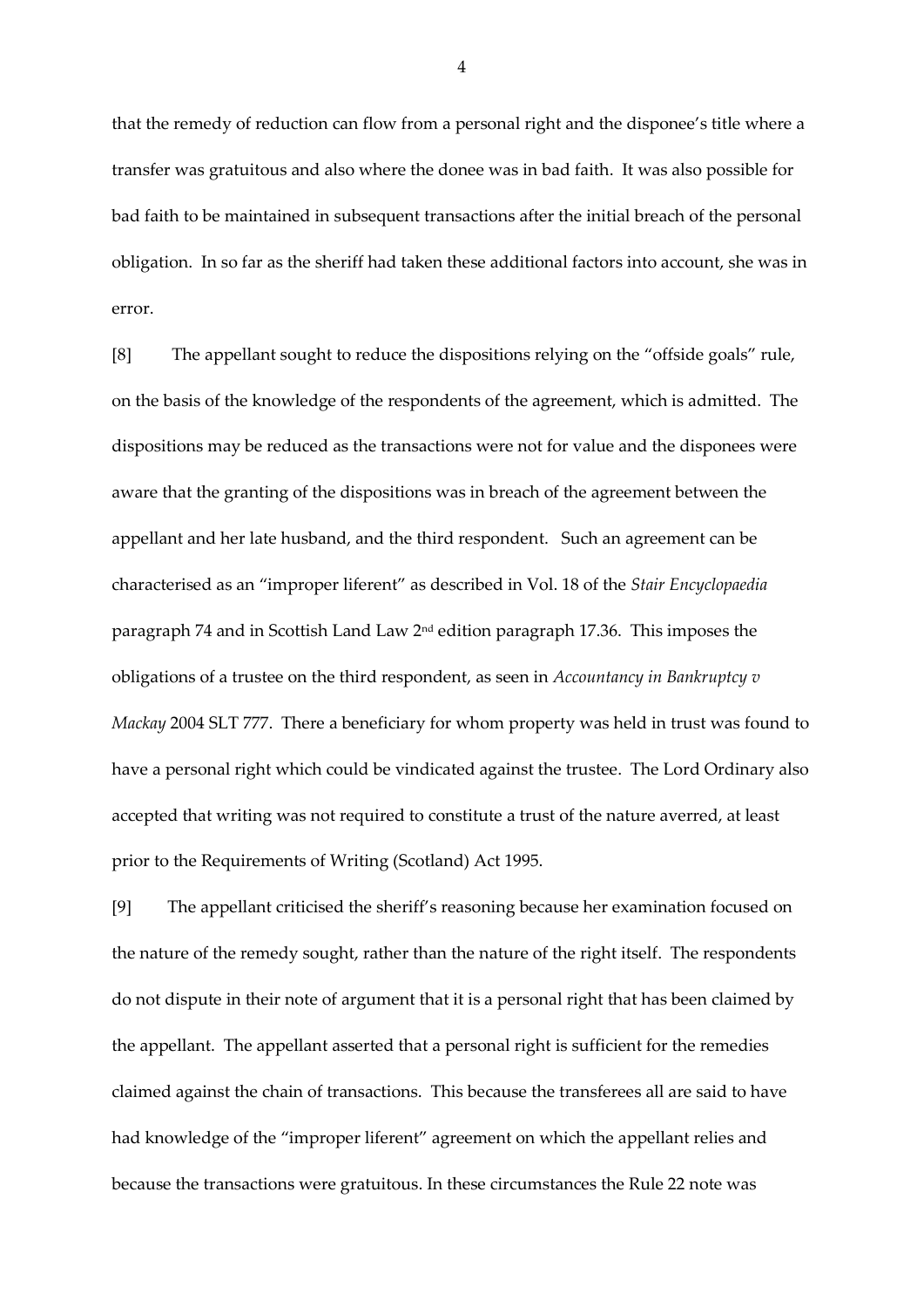directed at an issue which is irrelevant and fails to address the case which the appellant seeks to make, which founds on a personal right by virtue of an "improper liferent". The sheriff has erred as she proceeded on the basis that the right being claimed is a real right, as set out in paragraph 24. The appellant submitted the sheriff is in error when she stated: " In Scots law the right to possession is a real right." Rather, possession is the consequence of the right enjoyed by the appellant and does not characterise that right. The appellant submitted the right to possession may arise from either a real right or a personal right as set out in Vol. 18 of the *Stair Encyclopaedia* paragraph 126:

"Possession is either as of right or without right. There are or appear to be two categories of rightful possession. The first is possession by one, such as the owner of property or its tenant or liferenter who, by virtue of that ownership or other right, holds a right to possession in relation to that property … The second category is possession by one who, while not himself holding a real right to possession, has a personal right to possession as against a person who does."

In relation to the first category, the reference to a real right of a liferenter is to a proper liferent, where they have a registrable liferent. An improper liferent, such as the appellant argued for, does not establish a real right. It is said to be analogous to the right of a beneficiary under a trust. This passage from the *Stair Encyclopaedia* demonstrated the error in the sheriff's analysis.

[10] An improper liferent is merely a beneficial interest under a trust. In an improper liferent of land, therefore, the liferenter has no direct legal connection with the land at all, title being held solely by the trustees. W.M. Gordon's *Scottish Land Law* at paragraph 17.26:

"The improper liferenter has no real right in land, nor can he claim a conveyance in liferent, even if the right given is simply a liferent and he is of full age, if the trust is required in order to protect the interest of the fiar."

It was argued before the sheriff that the agreement between the appellant and her late husband, and the third respondent, the existence of which is admitted by the first and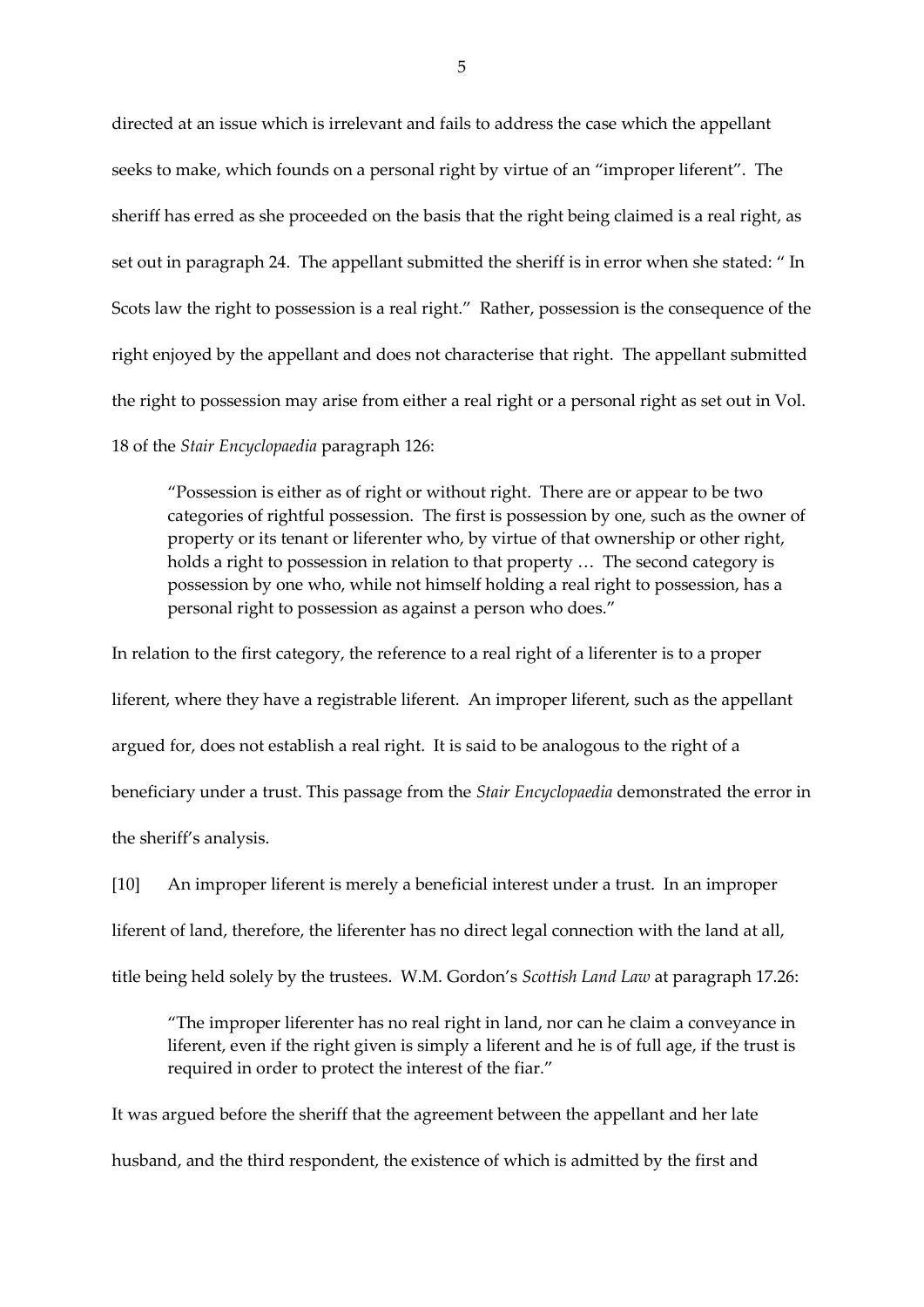second respondents, constituted an improper liferent. The sheriff erred in not determining how the agreement be categorised. In so far as she considered it to be a lease, she was in error. It could not be a lease as it was accepted that payment of rent, a cardinal feature of a lease, was not present. The improper liferent gave the appellant a personal right against the third respondent.

[11] The sheriff fell into error in failing to recognise that the basis for reduction under what is termed by Lord Justice Clerk Thomson in *Rodger (Builders) Limited* v *Fawdry and Others* 1950 SC 483 the "offside goal" rule, can apply where there is a breach of a prior obligation, even where that obligation only establishes a personal right. Even if there is a difficulty in establishing the creation of a trust there is a personal right as against the third respondent.

[12] Criticism was directed against the failure of the sheriff to explain why the case of *The Accountant in Bankruptcy* v *McKay* 2004 SLT 777 was not analogous to the instant case. Lord Bracadale held in the *Accountant in Bankruptcy* case, albeit prior to the implementation of the 1995 Act, that writing was not required to establish a trust of the nature averred in the particular facts of that case. Further criticism was directed at the sheriff for having focused on the nature of the remedies as opposed to the nature of the agreement in determining whether the first and second respondents' preliminary pleas should be sustained.

#### **Submissions for the Respondents**

[13] Mr Thomson appeared for both the first and second respondents. He invited us to adhere to the sheriff's interlocutor and to dismiss the appeal. He submitted that the appellant and her late husband do not have real rights over the subjects but have at best a personal right against the third respondent, a submission which reflected the submissions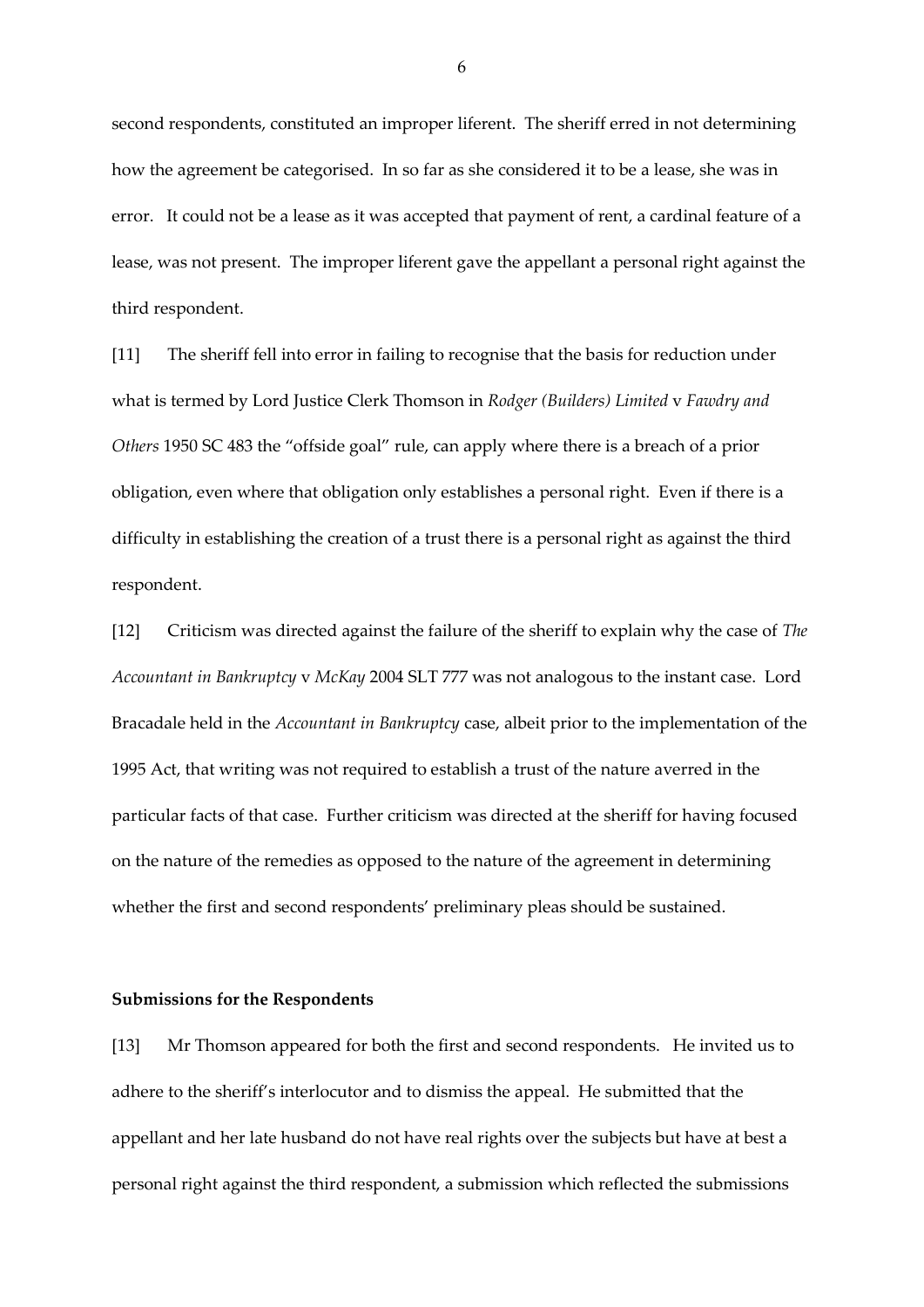made on behalf of the appellant. He pointed out that what the appellant sought was to reduce a series of dispositions which would have the effect of transferring back the heritable interest in the subjects to the third respondent, who it was accepted had acted in breach of his agreement with the appellant and her late husband.

[14] The personal bar provisions within section 1 of the Requirements of Writing (Scotland) Act 1995 were inapplicable as they are not available to real rights and in a personal context adopting Lord Drummond Young's phrase in *Advice Centre for Mortgages* v *McNicoll* 2006 SLT 591 act as "a shield rather than a sword".

[15] In respect of the submission that the appellant enjoys an improper liferent, there was a lack of specification in the pleadings of the creation of a trust. As a consequence even if there might be a basis in law for the argument which the appellant may endeavour to advance there are insufficient averments to support the claim. Accordingly the sheriff was correct to uphold the first and second pleas in law of the respondents and dismiss the action. [16] Where the claim was only for a personal right the "offside goals" rule had no application as against singular successors. Absent there being a claim by the appellant founding on a real right the appellant had no case in law beyond a claim against the third respondent.

#### **Decision**

[17] A difficulty which arises in this case is that the Rule 22 note focused on the appellant seeking to rely on a verbal agreement to create real rights in land, but that is not the argument which the appellant seeks to put forward. In the appeal the appellant seeks only to maintain the argument that the agreement constitutes an "improper liferent", and it is conceded by the appellant that the agreement does not create a real right. The respondents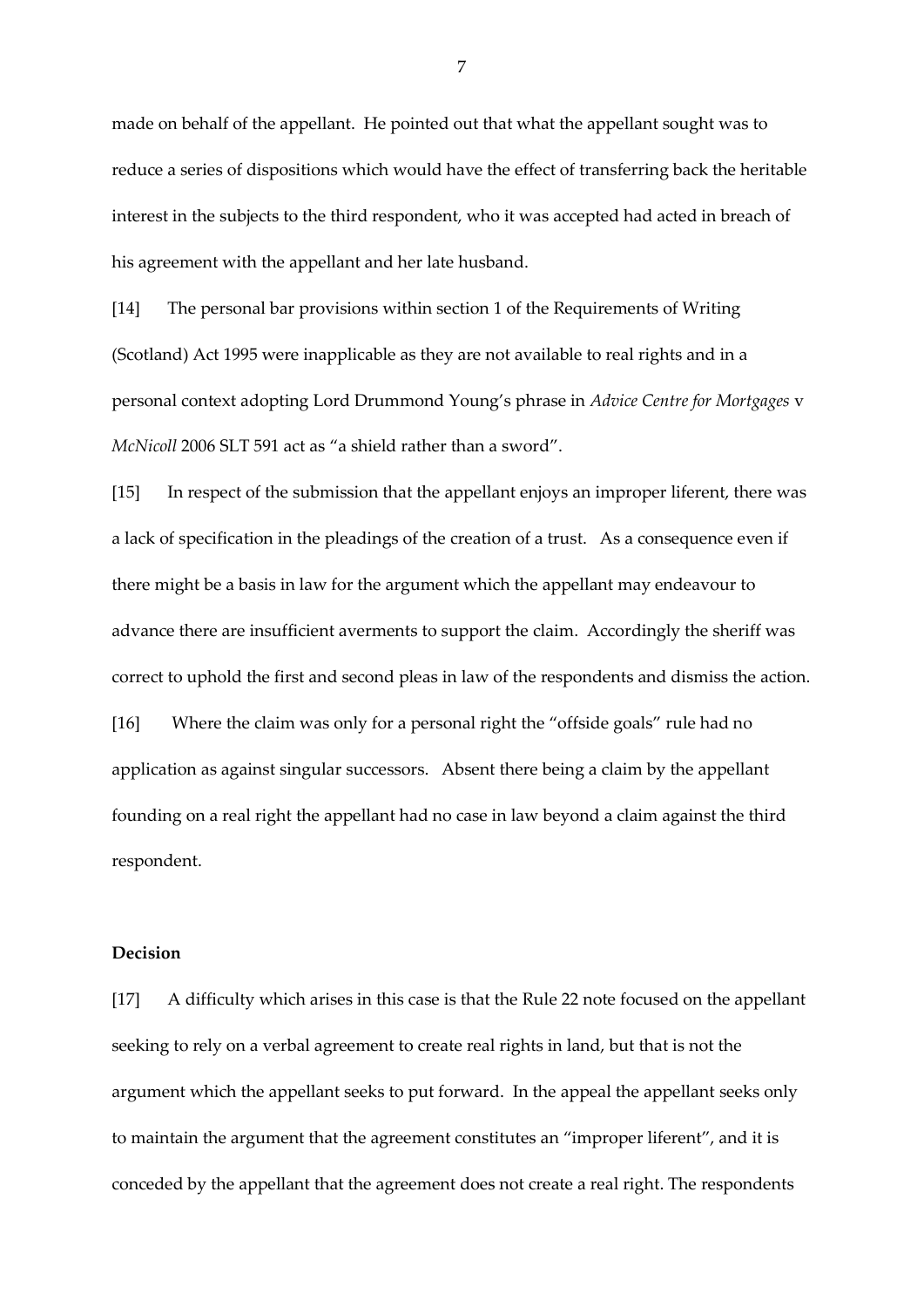conceded before this court that, although they did not agree with what the sheriff stated at paragraph 8, namely:

"The parties are agreed that the ancillary agreement at the time the third defender purchased the subjects in 2004 in relation to the pursuers' occupation is a liferent." they now accepted the agreement, on which the appellant seeks to rely, is for an "improper liferent".

[18] The appellant's counsel has constructed an ingenious argument founding on the creation of the "improper liferent" granted by the third respondent in favour of the appellant and her late husband and the respective rights and responsibilities of each of those parties which flow from the "improper liferent." The improper liferent places the appellant in the position of a beneficiary under a trust, the trustee being the third respondent as the heritable title holder, which results in the appellant having a personal right as against the third respondent. This right is said to transfer down the chain of transactions to the first respondent as the subsequent dispositions were accepted in the knowledge of the agreement and granted for no consideration (taking the appellant's averments at their highest). A similar position is said to apply to the grant of the standard security by the first respondent in favour of the second respondent.

[19] This argument, which may not have been presented in exactly the same terms to the sheriff, is dealt with by her at paragraph 27 of her Note by saying there is no need to go into the good faith or knowledge of the third parties to whom title of the property was transferred and whether the offside goal rule applies, but she gives little by way of explanation of her reasons for reaching such a conclusion. We agree with the appellant that the sheriff has fallen into error when she states that "in Scots law the right to possession is a real right". We also have some sympathy for the appellant's criticism that the sheriff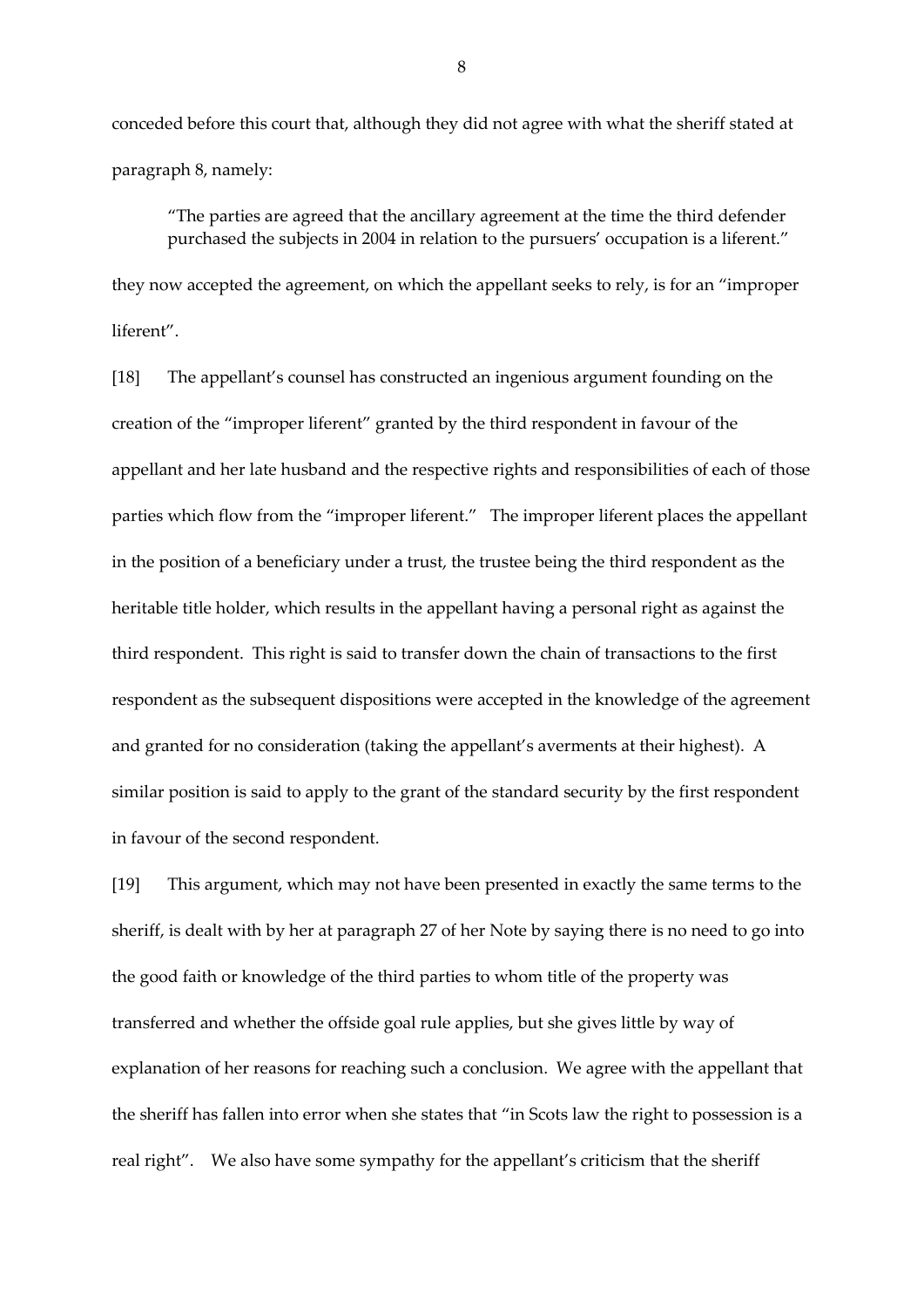focused on the nature of the remedies sought as opposed to the nature of the agreement in determining whether the first and second respondents' preliminary pleas should be sustained.

[20] We have determined the question to be answered to resolve this appeal is whether the appellant can rely on the "offside goal" rule in the circumstances of this case. Taking the averments of the appellant at the highest, the transactions were not for value, and the disponees were aware that the granting of the dispositions was in breach of the agreement between the appellant and her late husband and the third respondent. On this basis, is the "improper liferent" sufficient to enable the personal rights which the appellant claims against the third respondent to have the effect of reducing the subsequent dispositions? This is a different issue from that raised in the Rule 22 note. Nonetheless, we consider, given the full argument which we have heard, it is appropriate that we determine the appeal on this basis.

[21] The sheriff was not referred to the case of *Wallace* v *Simmers* 1960 SC 255 and we have reached the view that it is of considerable assistance in determining this appeal. The facts are as taken from the headnote:

"The owner of a farm entered into a minute of agreement with his son, whereby he agreed to sell the farm to his son, under the reservation of the right of occupancy of one of the cottages in favour of himself, his wife, and his daughter, so long as they desired. The disposition of the farm in favour of the son which followed the minute did not contain a reference to the reservation, and was duly recorded in the appropriate division of the General Register of Sasines. After he had sold the farm, the owner, his wife, and his daughter occupied the cottage. The owner and his wife died and the daughter continued in occupation. Some time thereafter, the son exposed the farm for sale by public roup. At the roup, the farm was sold to purchasers who had been informed before the roup that the cottage was subject to the daughter's right of occupancy. After the sale, the daughter continued in occupation of the cottage. The purchasers completed title to the farm and brought an action to eject the daughter from the cottage."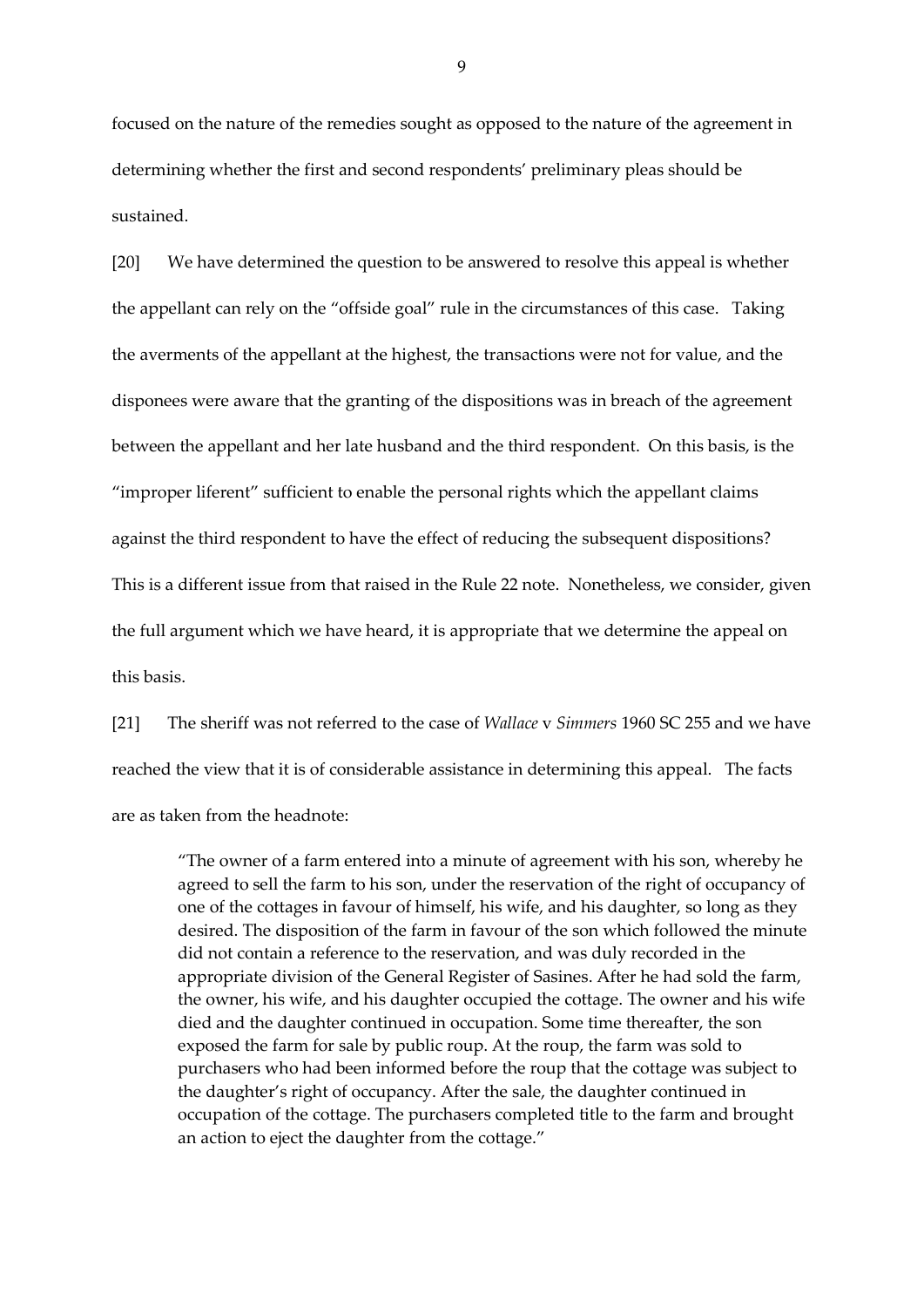[22] The First Division found that the daughter's right of occupancy was a personal right, exercisable only against the granter, and not capable of being made a real right, it was not valid against singular successors even if the singular successor had prior knowledge of it. Lord President Clyde who gave the leading judgment, recognised under reference to *Gloag on Contract*, (2nd ed.) at p. 178 , the general rule that a purchaser is entitled to rely on the title as it stands in the Register of Sasines, and is not bound by any agreement, although binding on the seller, of which he had no notice. A rule which he noted has an exception where the purchaser is aware that the seller has entered into a prior agreement to dispose of the subjects as seen in *[Rodger \(Builders\), Limited](https://login.westlaw.co.uk/maf/wluk/app/document?src=doc&linktype=ref&context=34&crumb-action=replace&docguid=I898E2570E42811DA8FC2A0F0355337E9)* v *Fawdry and Others.* The Lord President concluded at page 259:

"…the exception only operates where the right asserted against the later purchaser is capable of being made into a real right. If it is nothing but a mere personal obligation not capable of being so converted, then the ultimate purchaser is not in any way bound or affected by it. Any other result would be surprising indeed, for it would convert what was and has never been anything but a mere personal right into something real and enforceable against a singular successor."

That is also the view reached in *The Advice Centre for Mortgages* v *McNicoll*. There Lord Drummond Young, sitting in the Outer House, after analysing the authorities concluded that where the rights conferred on the occupier or tenant are purely personal, they do not survive the sale of the property. We do not accept the submission of the appellant's counsel that the Lord Ordinary's comments are restricted in application only to leases.

[23] There is a distinction between the facts of *Wallace* v *Simmers* and *The Advice Centre for Mortgages* v *McNicoll* and the instant case, because in the instant case the dispositions are said not to have been granted for value. We have however concluded that even although the dispositions are not granted for value, where the agreement between the appellant and